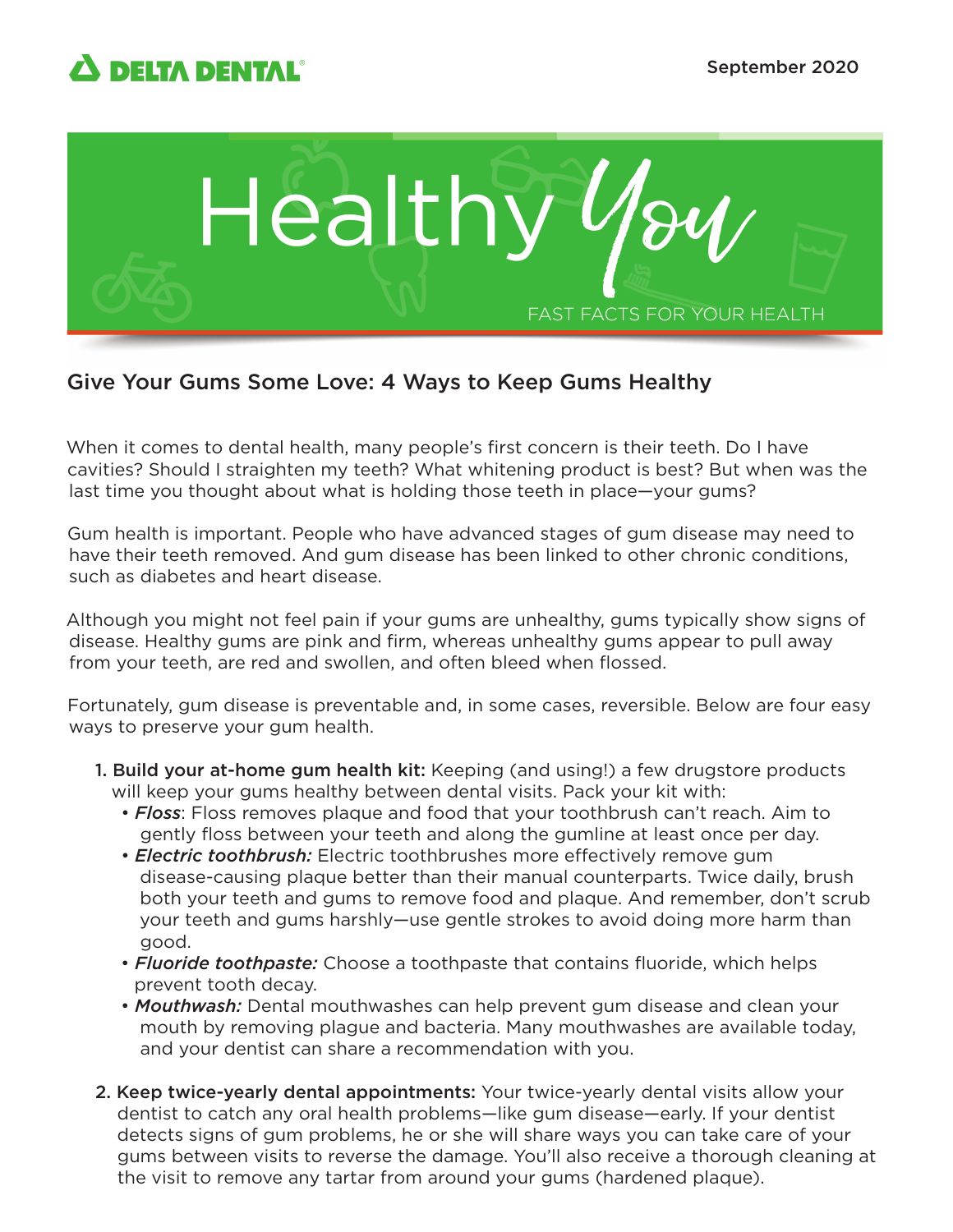- **3. Eat for gum health:** The bacteria that forms the plaque that leads to gum disease thrives on sugary and starchy foods. Avoiding foods like candy, soda and even pasta and rice may help stave off bacteria production in your mouth. Instead, fill your plate with high-nutrient fruits and vegetables, calcium-rich dairy, healthy fats (like olive oil) and lean protein sources like chicken and fish. Your mouth needs a range of vitamins and nutrients just like the rest of your body, so a healthful diet will curb your risk for a range of diseases, including gum disease.
- 4. Kick your tobacco habit: If you smoke cigarettes or chew tobacco, you should stop. Tobacco has been proven to cause gum disease, so talk to your dentist or doctor about resources that can help you quit.

Remember, gum disease is reversible. It's not too late to protect your gum health, oral health and overall health with these four simple tips.

## **SOURCES**

<https://www.healthline.com/health/dental-and-oral-health/ways-to-keep-gums-healthy> <http://nwidentist.com/7-tips-to-protect-your-gums/> <https://bluebirdfamilydentistry.com/oral-health/easy-ways-to-keep-your-gums-healthy/> <https://www.urmc.rochester.edu/encyclopedia/content.aspx?ContentTypeID=1&ContentID=1409> [https://](https://crest.com/en-us/oral-health/conditions/gums/gum-dis-ease-pictures-what-do-healthy-gums-look-like) [crest.com/en-us/oral-health/conditions/gums/gum-dis](https://crest.com/en-us/oral-health/conditions/gums/gum-dis-ease-pictures-what-do-healthy-gums-look-like)ease[-pictures-what-do-healthy-gums-look-like](https://crest.com/en-us/oral-health/conditions/gums/gum-dis-ease-pictures-what-do-healthy-gums-look-like)

## Are Vegan Diets Harmful to Oral Health?

If you've taken a close look at the meat or dairy aisles in your local grocery store lately, you've probably noticed products you didn't see just a year or two ago. Gone are the days when cow's milk was all you could find lining dairy shelves, and the meat aisle is now brimming with a wide variety of plant-based substitutes. The demand is clear: People are turning to more plant-based diets, like vegetarianism and veganism, for animal welfare, environmental and health reasons.

While vegetarians shun only meat, vegans eliminate all animal products from their diets—and that includes dairy. In the U.S., anywhere from 1-2% of the total population identifies as vegan.1

Dairy products contain several nutrients that are helpful to your oral health. When you eliminate dairy, it's important to consider how to replenish those nutrients through plant-based sources. According to the American Dietetic Association, nearly anyone can live a healthy life without meat, but giving up traditional animal-based sources of nutrients can increase the risk for gum disease.

Among the nutrients of greatest focus are calcium and vitamin D. Dairy products are among the most concentrated sources of calcium, a nutrient that keeps your bones, including your teeth, healthy and strong.

Dairy aside, vegans have many ways to get healthy amounts of calcium in their diets through broccoli, leafy greens and soybeans. Of course, taking a daily calcium supplement will help, too.